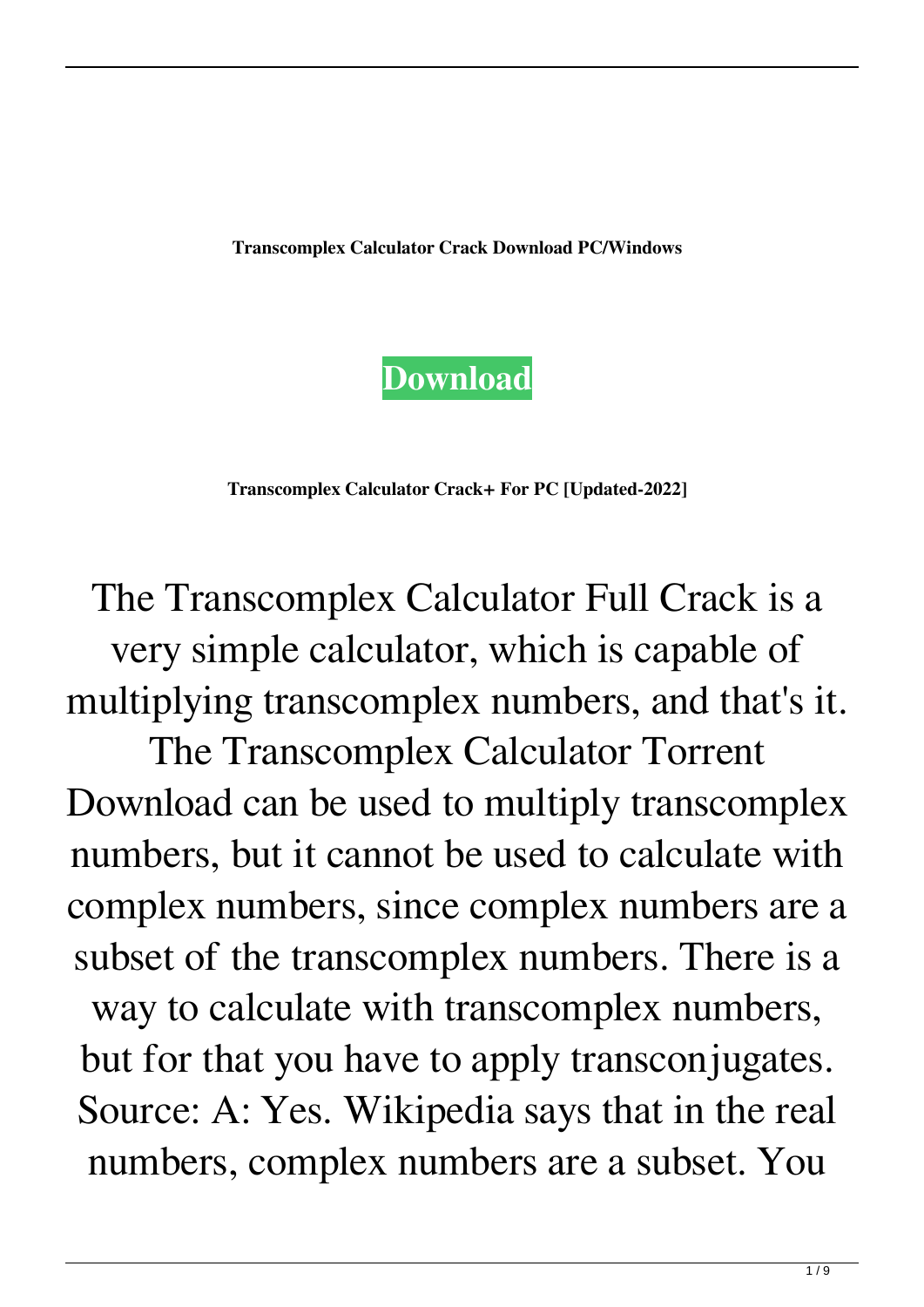can check this out yourself. If  $z = x+iy\$  is a complex number, we can express  $z \$ as  $(x,y)$ \$ because  $(x,y)$  is a vector in the Cartesian plane. The vector  $\frac{s(x,y)}{s}$  is associated with the complex number \$z\$, as can be seen by the formulae  $$z = x + iy$$  and  $$z = (x,y) = (x, -y)$$ . Now, if we consider two complex numbers \$z\$ and  $W\$  where  $Z = (x_1, y_1)$  and  $W =$  $(x_2,y_2)$ \$, then by the definition of complex numbers, we can write  $Szw = (x_1+x_2,$ y\_1+y\_2)\$ because the vector  $\{(x_1+x_2,$ 

 $y_1+y_2$ ) is associated with the complex number  $x = (x_1, y_1)(x_2, y_2) = (x_1x_2$  $y_1y_2$ ,  $x_1y_2 + x_2y_1$ \$. Similarly, we can write  $$z^{\wedge *} = (x_1, y_1)^{\wedge *} = (x_1, -y_1)$ \$ and

this is associated with the complex number  $$z^{\wedge *}$ \$. Now, from the above definitions, it can be shown that  $x = z^x * (w^x)$  for every  $z, w$ 

\in \mathbb{C}\$. This is because,  $x^*$ \$ is associated with the vector  $\{(x_1, -y_1)\},$  which is a vector in the Cartesian plane associated with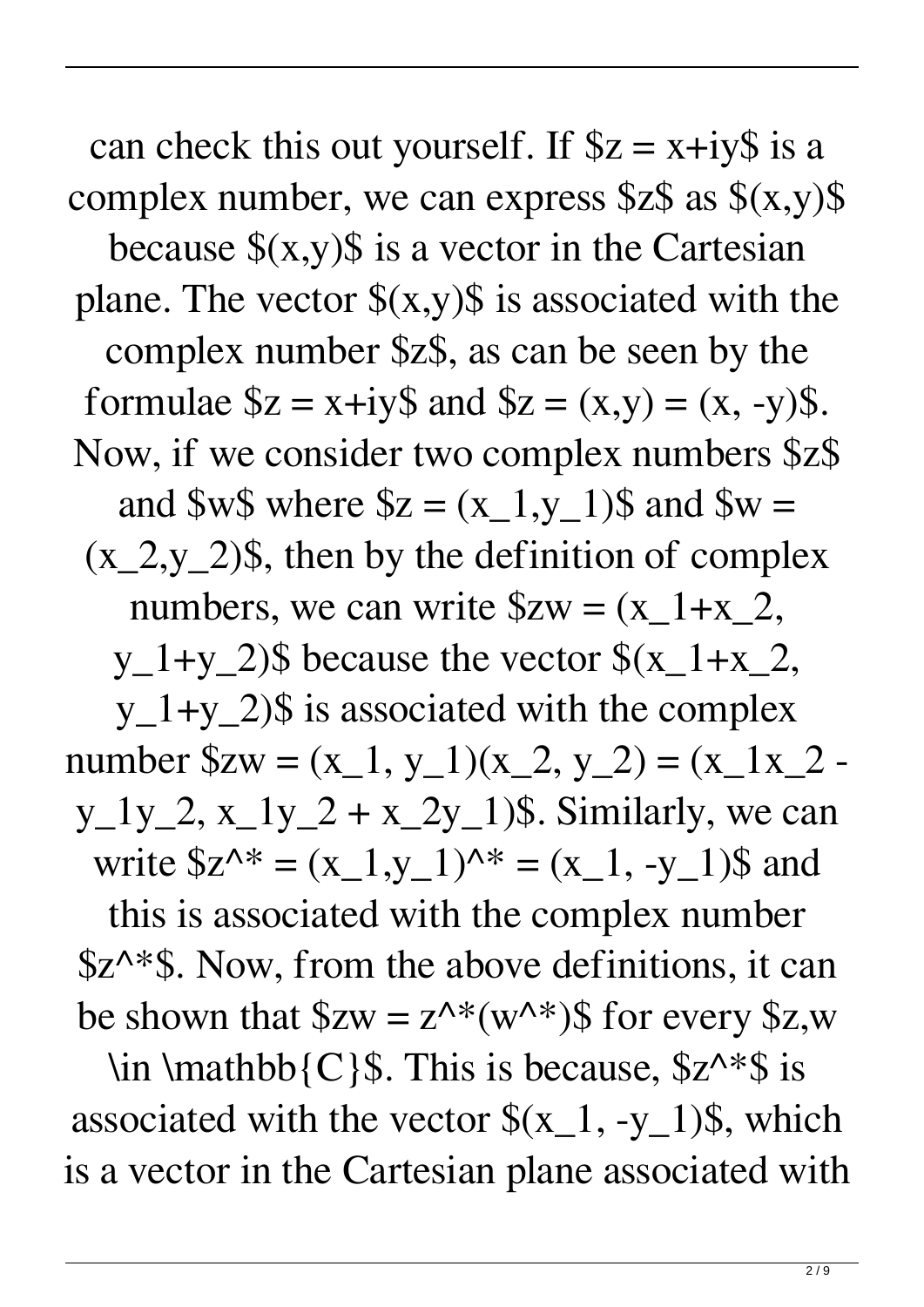$Sw^*s$ .

**Transcomplex Calculator Crack+ [32|64bit] [Latest]**

a=single complex number, b=single complex number LOOKS LIKE: Used as a calculator for complex numbers it has the following input format: For  $a = 4.3 + 2i b = 7.9 + 2.9i$  calc = a x b \$\$4.3 + 2i\times7.9 + 2.9i\times2.9i\$\$  $\langle e^{\lambda} \rangle$  ( $\langle \pi i/6 \rangle$ ). The set of transcomplex numbers is the set of complex numbers satisfying: \$\$a \bar a = 1\$\$ \(a \bar a =  $(a^{\wedge *} \bar{a} a^{\wedge *})^{\wedge *}$ \) (note the exponent '\*)' is minus 1 in Transcomplex Calculation)  $b = a \times b \$ \$(4.3 + 2i)\times(7.9 +  $(2.9i) = (4.3 + 2i)\times(a + bi)^{(*)}\times(a + bi)^{(*)}$ bi)  $\$   $\$   $\$  = (4.3 + 2i) \times(a \bar a)^\*\times(a  $\bar{a}$ )\times(a + bi)\$\$ \$\$= (4.3 +  $2i)$ \times(1)\times(a + bi)\times(a + bi)\$\$ \$\$= 4.3a + 2i\times 7.9a + 2.9i\times 2.9i\$\$ \$\$4.3a + 2i\times7.9a + 2.9i\times 2.9i = 4.3a +  $2$ i\times $7.9a + 2.9i$ \times  $2.9i$ \$\$ Simplifying: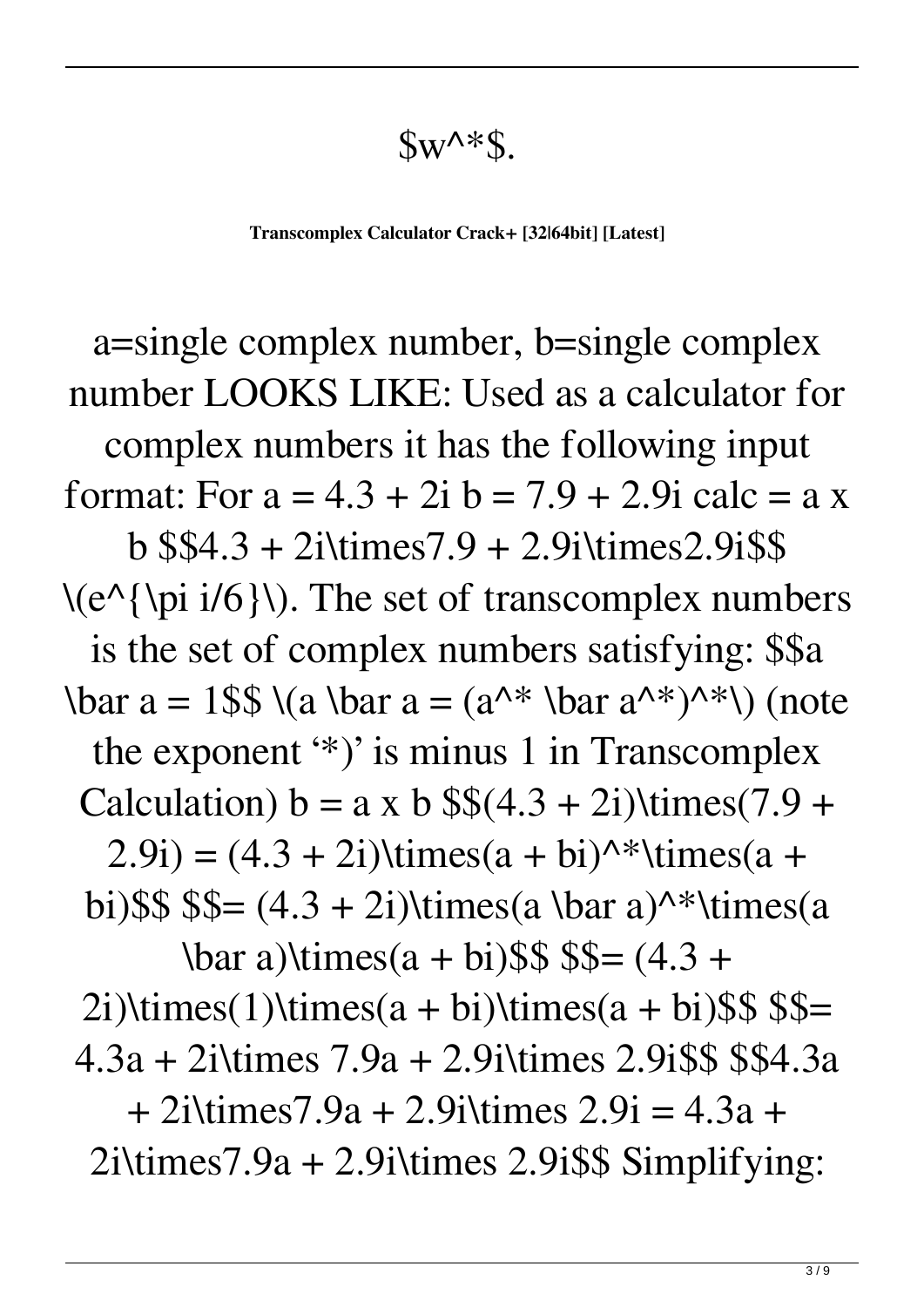$$4.3a + 2i\times7.9a = 8.3a$ \$\$\$\$4.3 +  $2$ i\times $7.9 = 8.3$ \$\$ \$\$2.3 i\times  $7.9 = 8.3$ \$\$  $$2.3$ i\times  $7.9$ i = 8.3i\$\$ \$\$8.3i = 8.3\$\$ \$\$8.3  $= 8.3$ \$\$ \$\$\frac{8.3}{8.3} = 1 81e310abbf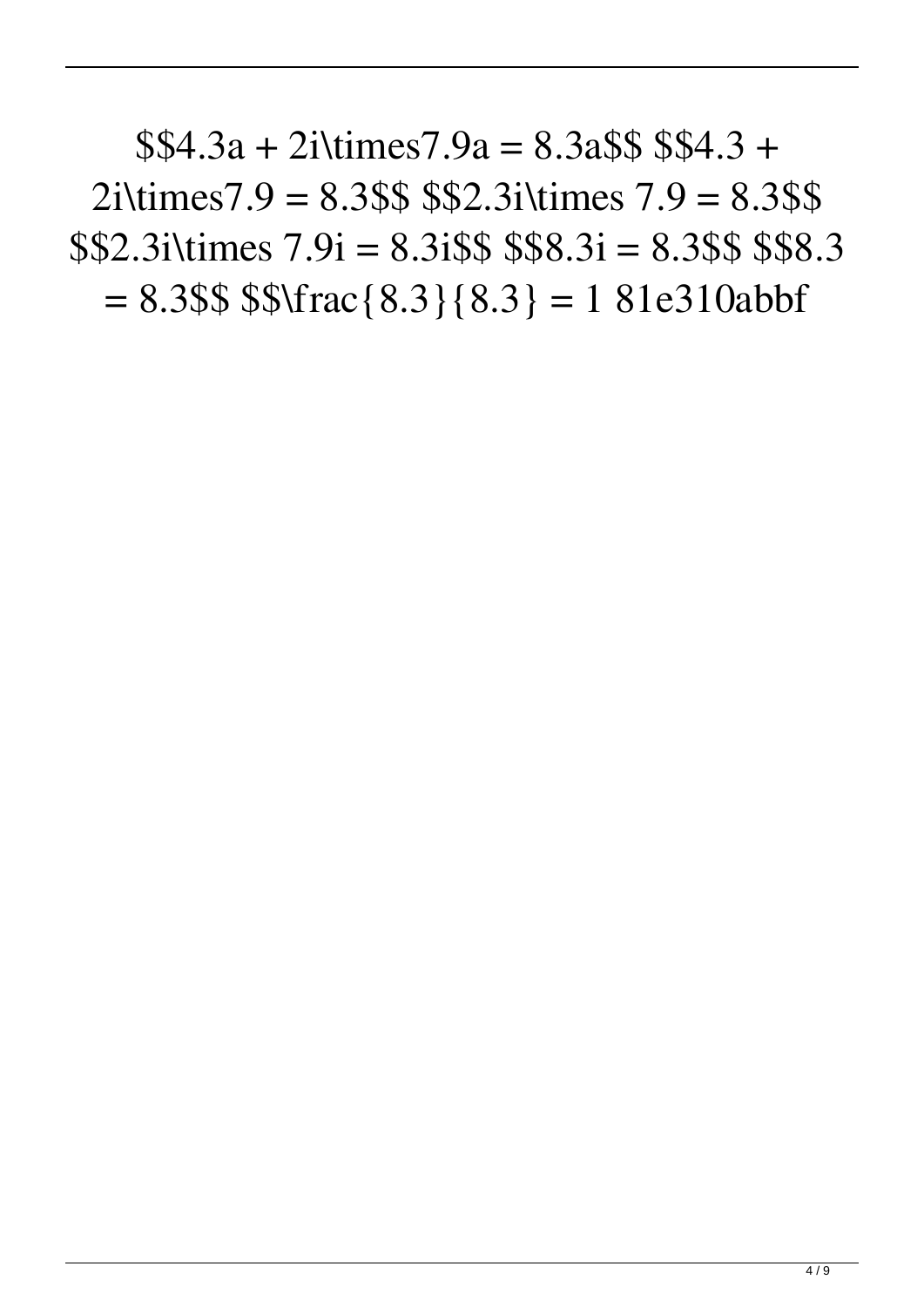A complex number  $z = r^*e^{*}i$  can be written as r\*e+i\*i\*e. The transcomplex Calculator calculates the transcomplex number  $r^*e+i^*i^*e$ , by specifying the real and the imaginary part in the parameters. The result is added to the given complex number and the result is given as a new complex number. The input is accepted in the following formats: First line: The real and imaginary part of the complex number Second line: The real and imaginary part of the transcomplex number Example: Input: 9 \* (2\*(3  $*(5+4*pi)^2) + 2*(2*(3*(5+4*pi)^2) + 2*(3*(5+4*pi))$ ^2)+2\*(3\*(5+4\*i)^2)+2\*(3\*(5+4\*i)^2)+2\*(3\*(  $5+4*i)$ <sup>2</sup> $+2*(3*(5+4*i)$ <sup>2</sup> $)+2*(3*(5+4*i)$ <sup>2</sup>)+  $2*(3*(5+4*i)^{2})+2*(3*(5+4*i)^{2})+2*(3*(5+4*$  $i)$  (2)) 0.8\*(-0.3\*-0.4i-0.2\*-0.6i-0.2\*-0.6i-0.2\*-0 .6i-0.2\*-0.6i-0.2\*-0.6i-0.2\*-0.6i-0.2\*-0.6i-0.2\*-  $0.6i-0.2*-0.6i-0.2*-0.6i-0.2*-0.6i-0.2*-0.6i-0.2$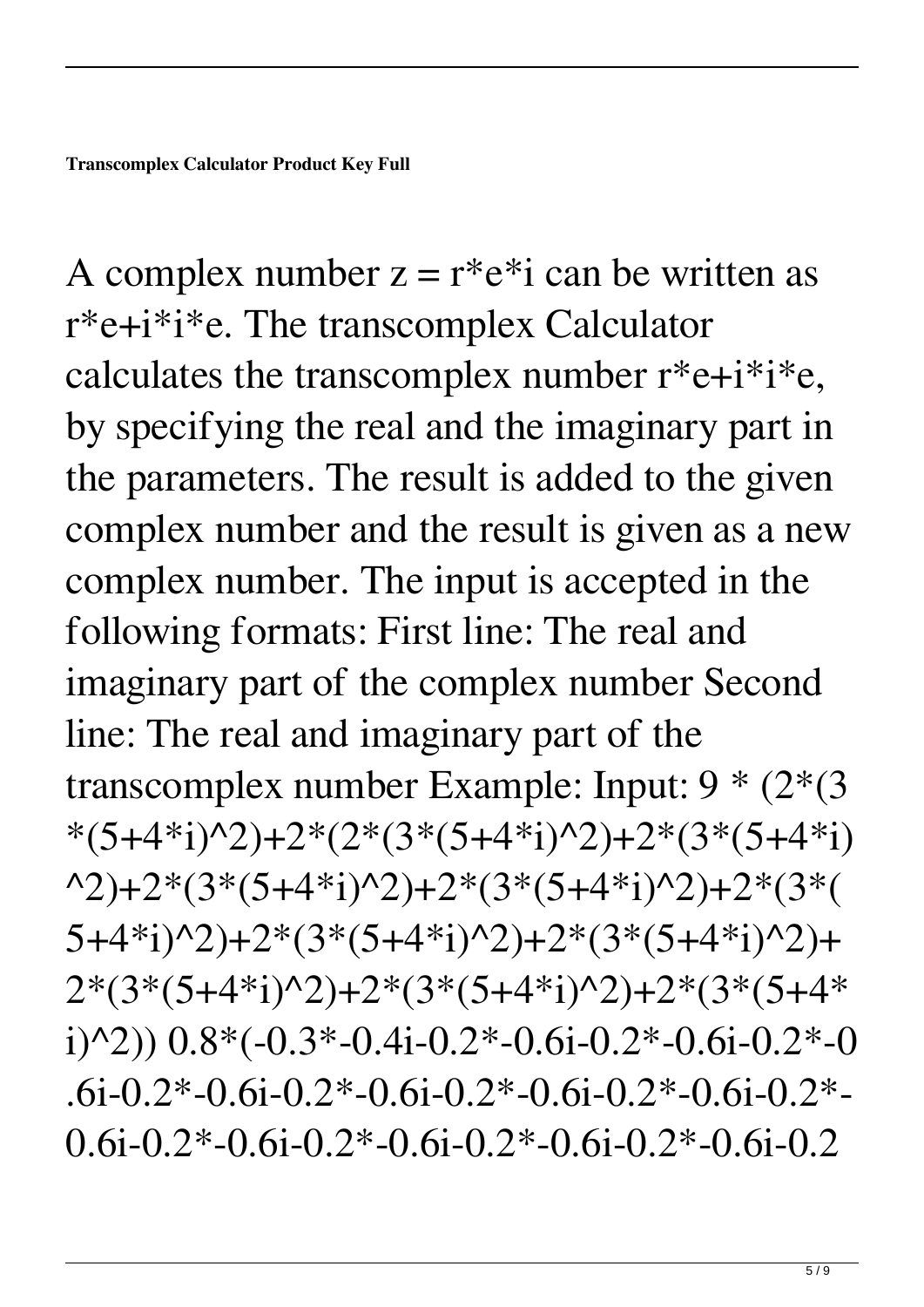## $*$ -0.6i-0.2 $*$ -0.6i-0.2 $*$ -0.6i-0.2 $*$ -0.6i-0.2 $*$ -0.6i-0.  $2*-0.6i-0.2*-0.6i-0.2*-0.6i-0.2$

**What's New in the?**

The transcomplex calculator can be used in order to transcompress the various transcompressed numbers. Transcomplex numbers are numbers of the form: . The transcompressed numbers are numbers of the form: . Input This calculator accepts input from standard keyboards. It requires no number entry. The user types in 'x' (the 'x' is there to highlight the 'input' switch) to request input, and the calculator will calculate the result. The calculator then automatically displays the result. For the transcompressed number  $e^0 + e^3$ , the input switches would be labeled as follows: If the calculator is requested to compute  $e^0 + e^3$ , the user would type in 'input' to request input. The calculator would compute and display the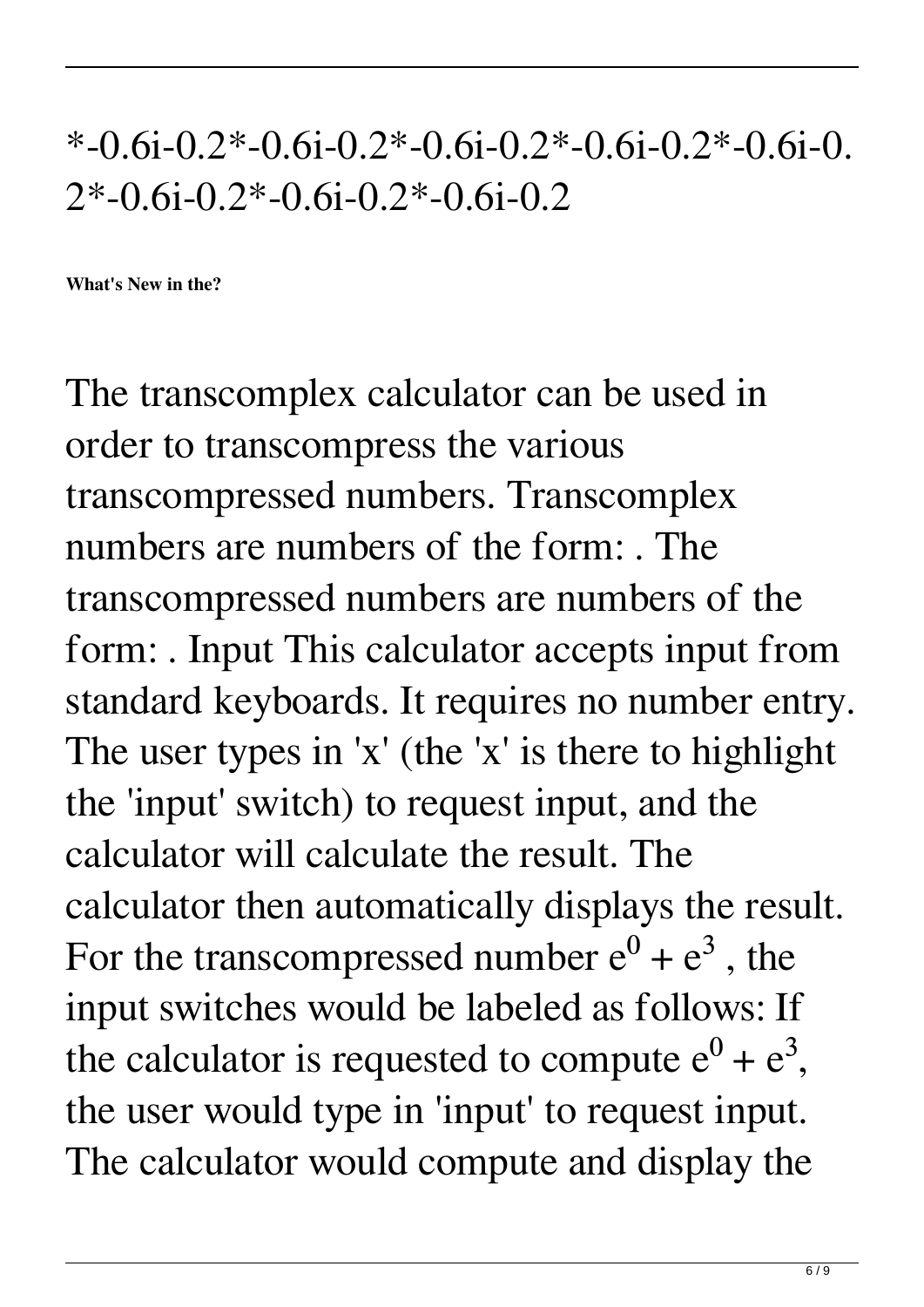result as  $e^0 + e^3$ . The calculator will prompt the user to 'check the input' if there is any error in the calculation. If there is an error, the user can cancel the operation. The user must then re-type in 'input' to begin the calculation again. If the user inputs any incorrect values for the calculator to compute, the user can cancel the operation and then re-enter the correct inputs. When the user re-enters the correct inputs, the calculator will display the proper result. Calculations This calculator only calculates transcompressed numbers. Examples Calculating  $e + e^2$  Input:  $e^0 + e^3$  Pressing 'input' to request input will compute the transcompressed number, which is  $e^0 + e^3$ . Calculating  $e^0 + e^3$  Input:  $e^0 + e^3$  The calculator will compute the transcompressed number, which is  $e^0 + e^3$ . Calculating  $e^0 + e^3$  Input:  $e^0$  +  $e<sup>3</sup>$  The calculator will compute the transcompressed number, which is  $e^0 + e^3$ . Calculating  $e^2 + e^0$  Input:  $e^2 + e^0$  The calculator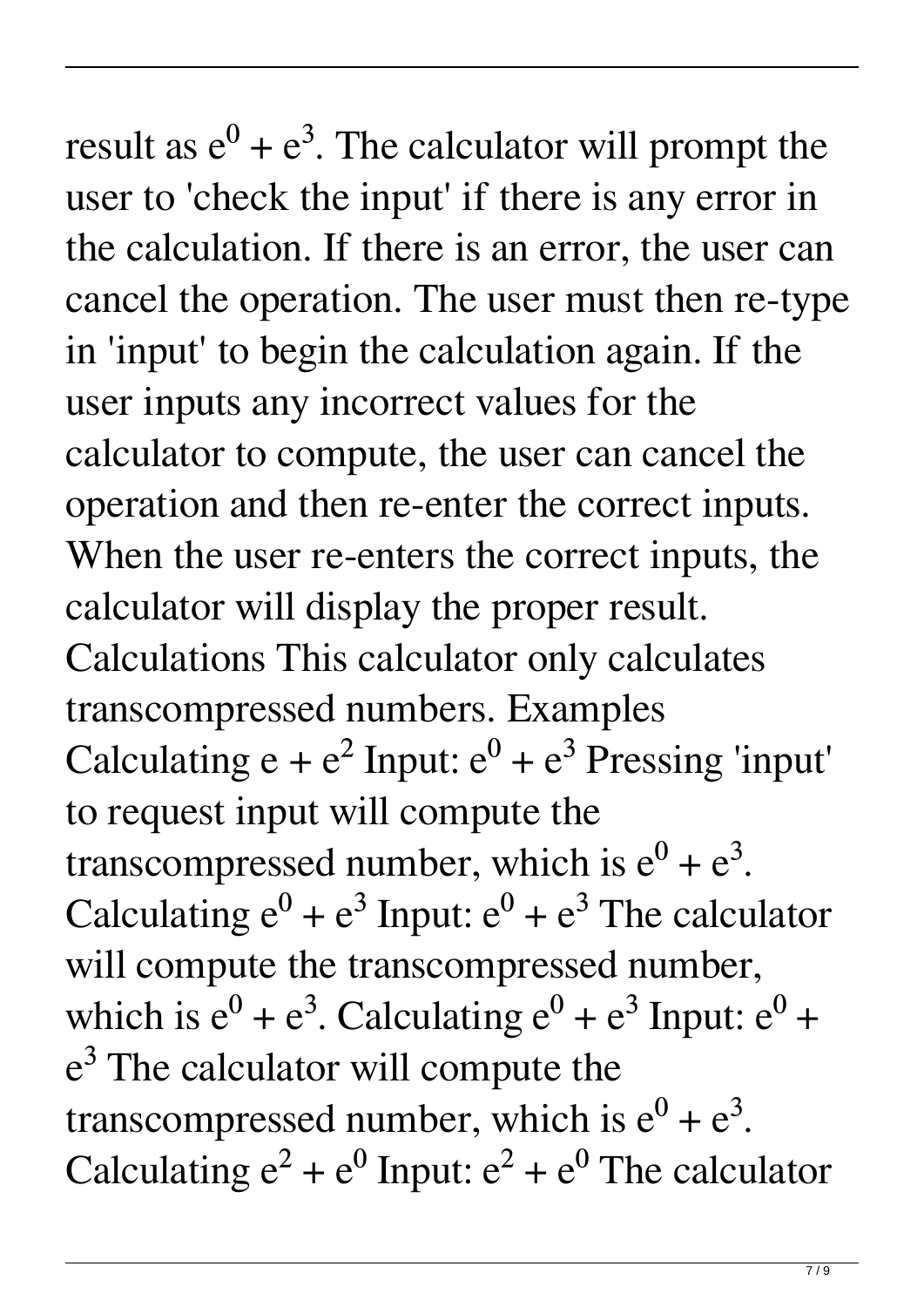will compute the transcompressed number, which is  $e^2 + e^0$ . Calculating  $e^0 + e^2$  Input:  $e^0$  +  $e<sup>2</sup>$  The calculator will compute the transcompressed number, which is  $e^0 + e^2$ . Calculating  $e^0 + e^2$  Input:  $e^0 + e^2$  The calculator will compute the transcompressed number, which is  $e^0 + e^2$ . Calculating  $e^2$